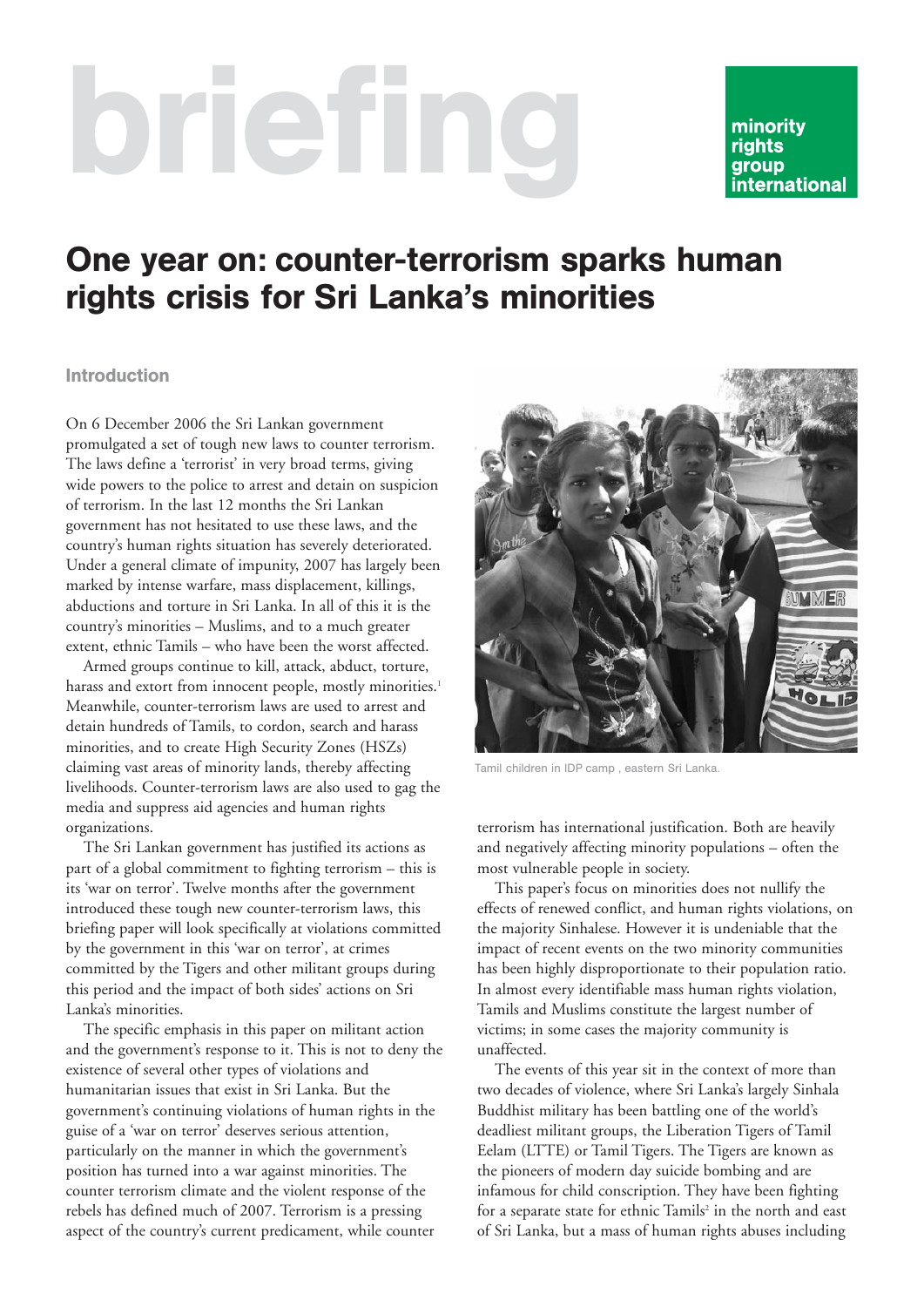the killing of moderate Tamils and political opponents, and child abductions and extortions, have isolated them from the political mainstream both at home and abroad and even from sections of the Tamil population they claim to be fighting for. In 2002, a cease-fire agreement was signed, but a few years later began to erode.

The downward spiral that has marked 2006–7 intensified in August 2006 when Tamil Tiger rebels closed the sluice gates in a small town called Maawil Aru in north-eastern Sri Lanka, blocking off water supplies to rice farmers in nearby villages. The Government (dominated by the majority Sinhalese) responded by sending the army in to flush out the rebels and recommence water supplies. In the ensuing fighting – dubbed a 'humanitarian battle' by the government – at least 50 people were killed and some 40,000 displaced. Sri Lanka's stuttering four-year cease-fire agreement, internationally hailed for putting an end to two decades of bloodshed and conflict that claimed more than 65,000 lives, was over.

The battle for a waterway expanded into a war for territory in which the government emerged as victor. In July 2007, government forces celebrated the capture of the Eastern Province (a significant land mass and an ethnic minority power centre) from the Tigers. But the price was high: there were heavy death tolls, mass displacement and soaring human rights violations, including arrests and detentions.

Next year, Sri Lanka marks 60 years of independence from colonial rule. But today, the country faces a severe human rights crisis.

#### War on terror

*'The world has joined together to denounce terrorism and [in] accepting the need to counter it. Sri Lanka is totally committed to the elimination of terrorism. Zero tolerance in terms of terrorism in Sri Lanka.' – Rohitha Bogallagama Sri Lankan Foreign Minister, August 2007*

July is considered a deadly month in Sri Lanka. Bloody attacks on military and civilian targets by the Tamil Tigers mark the anniversary of the State-backed pogrom of July 1983. That month is considered a black mark in Sri Lanka's post independence history. Sinhalese mobs, allegedly with State patronage, systematically burnt, smashed up and looted Tamil businesses and homes in Colombo (Sri Lanka's capital) and in other major cities. There has never been an official death toll, but hundreds of Tamils were killed, several thousands lost their homes and close to half a million left the country as refugees.<sup>3</sup>

But July 2007 was different. There was no major rebel attack; instead, the Sri Lankan government celebrated a significant military victory. After months of fierce fighting, the Sri Lankan forces captured large areas of land in the

east that for most of the nearly 25-year conflict had been under rebel control.

Sri Lanka's Eastern Province has always been a hotbed of ethnic tension as it is the only area in the entire country that has equal numbers of Sinhalese, Tamils and Muslims. In some towns the minority community forms the majority. The victory celebration was held in Colombo with full military honours, and was attended by the country's President. But in the eastern towns and villages few were celebrating what was hailed as their 'liberation'.

#### At what cost?

*'That this operation against terrorism was concluded with minimum harm to the people and least harm to the Security Forces stands out as an example of such action to all armies of the world that battle terrorism' – Mahinda Rajapakshe, President of Sri Lanka – 19 July 2007 victory day parade*

Since early 2006, during fighting largely confined to eastern Sri Lanka, at least 3,500 people are believed to have been killed and nearly 290,000 were displaced, causing a humanitarian crisis of epic proportions.<sup>4</sup> The excessive human cost of the latest military offensive was a result of markedly different tactics used by the Sri Lankan forces. Weapons such as multi-barrel rocket launchers were used to clear areas before the army marched in.<sup>5</sup> Civilians who fled their villages to seek refuge in temples and mosques spoke of shells raining on them causing injury and damage to their homes.<sup>6</sup> In November 2006, 62 people were killed and 47 injured in eastern Vaharai when government shelling hit a school that was housing displaced people.<sup>7</sup> International organizations and local human rights groups at the time warned that fighting had occurred with blatant disregard for civilian populations.<sup>8</sup>

As fighting intensified, thousands of families fled their homes. They had to be put up in temporary shelters. The outskirts of the main towns in eastern Sri Lanka were dotted with white tents as far as the eye could see, each one housing families, some with four or five children. As aid agencies struggled to cope with soaring numbers in the camps, and under mounting international criticism, the government decided to return the displaced to towns that the military had taken under their control.<sup>9</sup>

In the immediate aftermath of the capture of the east, the government began returning some displaced Tamil families to their homes. Contravening international law, the displaced were packed in busloads and forced back to damaged homes in deserted villages with no means of supporting themselves and amidst huge security concerns.<sup>10</sup> Local human rights groups have been heavily critical of the forcible return that occurred whilst, in some cases, the military offensive was ongoing, and shelling in nearby villages could still be heard.11 Nearly four months later, in November 2007, according to a UNHCR statement,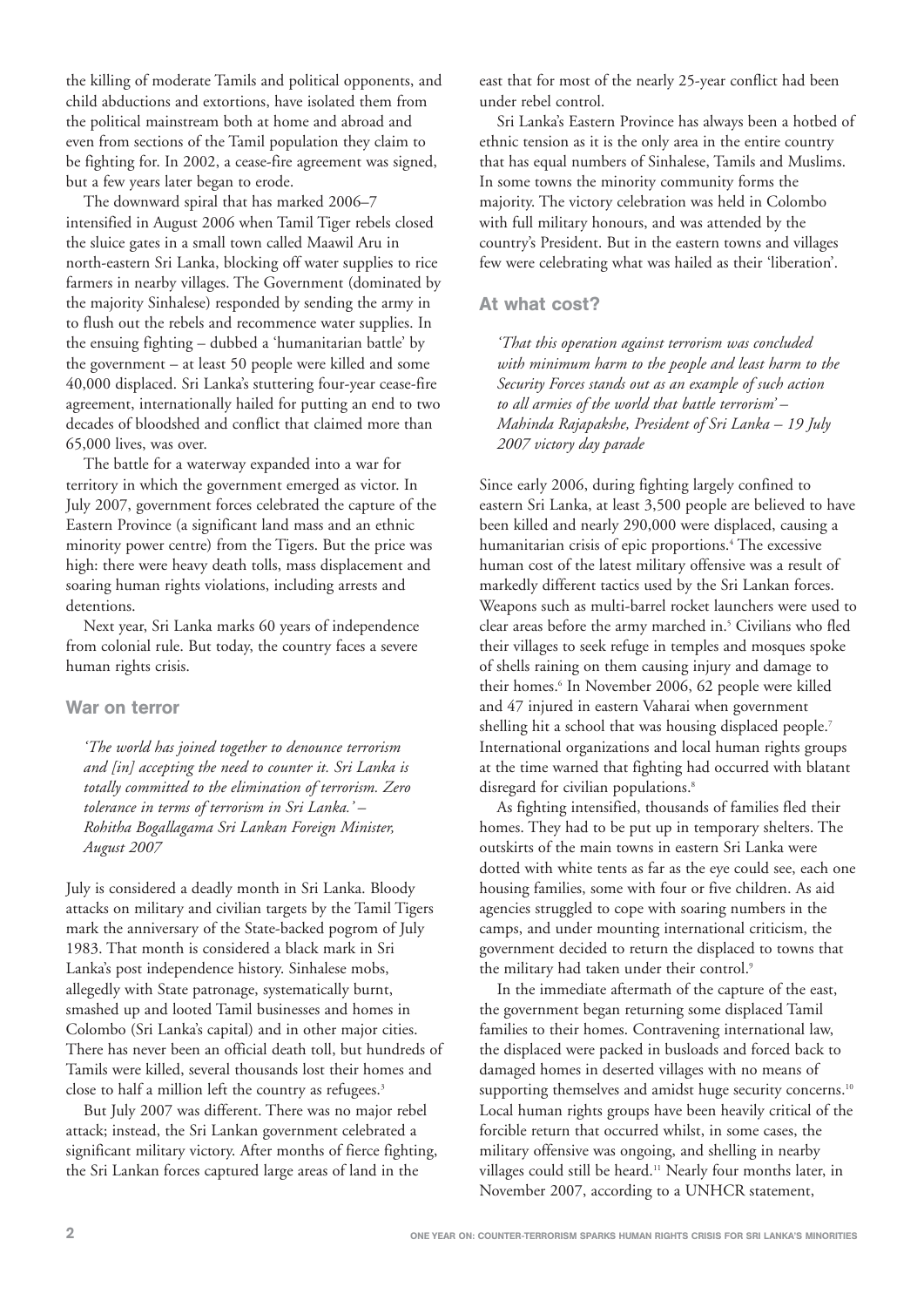forcible return is continuing in the east with local authorities threatening to withdraw their assistance if people do not go back to their homes.12

But the human rights abuses do not end with forced return. They continue, deeply woven into the everyday lives of minority Tamils and Muslims in the east – carried out by government security forces in the name of fighting terrorism. Returnees are put through intense security measures and face routine checks by the Sri Lankan military. Large chunks of minority owned land have been blocked out as High Security Zones (HSZs) by the government. In Sampur, close to the north-eastern port city Trincomalee, the military has taken over a 35 square mile area of land, covering 15 villages, barring 15,000, mostly Tamil civilians, from their homes.<sup>13</sup>

Military HSZs are not uncommon in Sri Lanka's wartorn areas. But none in recent times has caused such a huge scale of eviction and displacement in a largely civilian area, an area that the government claims is returning to normalcy. The government has identified a new site to resettle people whose homes have been claimed for the HSZ, but this has been done without proper consultation. Those evicted have told human rights activists that they strictly oppose being settled in another location.<sup>14</sup>

The military has allowed Muslims to return to their homes adjoining these security zones, but returnees continue to face numerous severe restrictions to pursuing their livelihoods. For example, in small coastal towns like Muttur (which adjoins the Sampur HSZ, and was the initial battleground in 2006), fishermen who traditionally make their best catch at night are not allowed to fish except at specific daylight hours. The military permits them to access a zone that only reaches up to 2km off the coast. Muslims and Tamils have lived together in these areas for centuries and function with a great deal of interdependence – hence restrictions on one community have a serious impact on trade and living of the other.

Security issues have affected Muslims too. 67 families of the Arafa Nagar village, close to Muttur, were given an hour to leave by the military on 10 August 2007. They have subsequently been allowed to cultivate paddy fields but cannot stay in their village due to security restrictions.<sup>15</sup>

#### Special ID cards and security checks

Another aspect of the government's counter-terrorism strategy has been to provide Identity Cards (ID) to all the people who have returned to their homes. This is in addition to the national identity card that all Sri Lankans carry. This new ID has a photograph and basic details of the person including their ethnicity. The ID is meant to prevent rebel infiltration into the villages. However, villagers have expressed their nervousness about the system, fearing it would restrict family visitors, mobility and schooling of children who travel out of their neighbourhood.16



Another visible feature of the 'liberated' areas in the east is heavy militarisation. In the main cities of Trincomalee and Batticaloa, the civil administration has been *de facto* superseded by the military. Two of the most senior civil positions in the area, Governor of the Eastern Province and the Government Agent of the eastern town of Trincomalee, are both held by military personnel.<sup>17</sup> Military checkpoints have mushroomed across the east and the security forces play an active role in most of the civil administration, including the process of resettlement and development of newly captured areas. Many of the predominantly Tamil and Muslim villages in these areas fear this move as they see the military as being dominated by Sinhalese.18 Most Tamils also have historically negative perceptions of the military having faced previous human rights violations including killings and rape.<sup>19</sup>

This is not a phenomenon only seen in the east of Sri Lanka. New reports emerging from the northern Tamil city of Jaffna indicate that a military ID card system is being adopted here too.<sup>20</sup> A record is kept of every person entering into and/or leaving the city. Jaffna has been militarised since it was taken over from rebel control in 1995. During the four-year cease-fire, towns such as Jaffna in northern Sri Lanka and Trincomalee and Batticaloa in eastern Sri Lanka showed some signs of a return to normalcy, with less security checks and military scrutiny. However the past year has seen a complete reversal of this.

#### Recent developments

Though there is no more full-scale warfare in the east, it continues to be of serious concern to human rights groups because of the poor security situation and continuing incidents of human rights violations committed in government-controlled areas. In its latest statement, the UNHCR says some 250 returnees left their homes for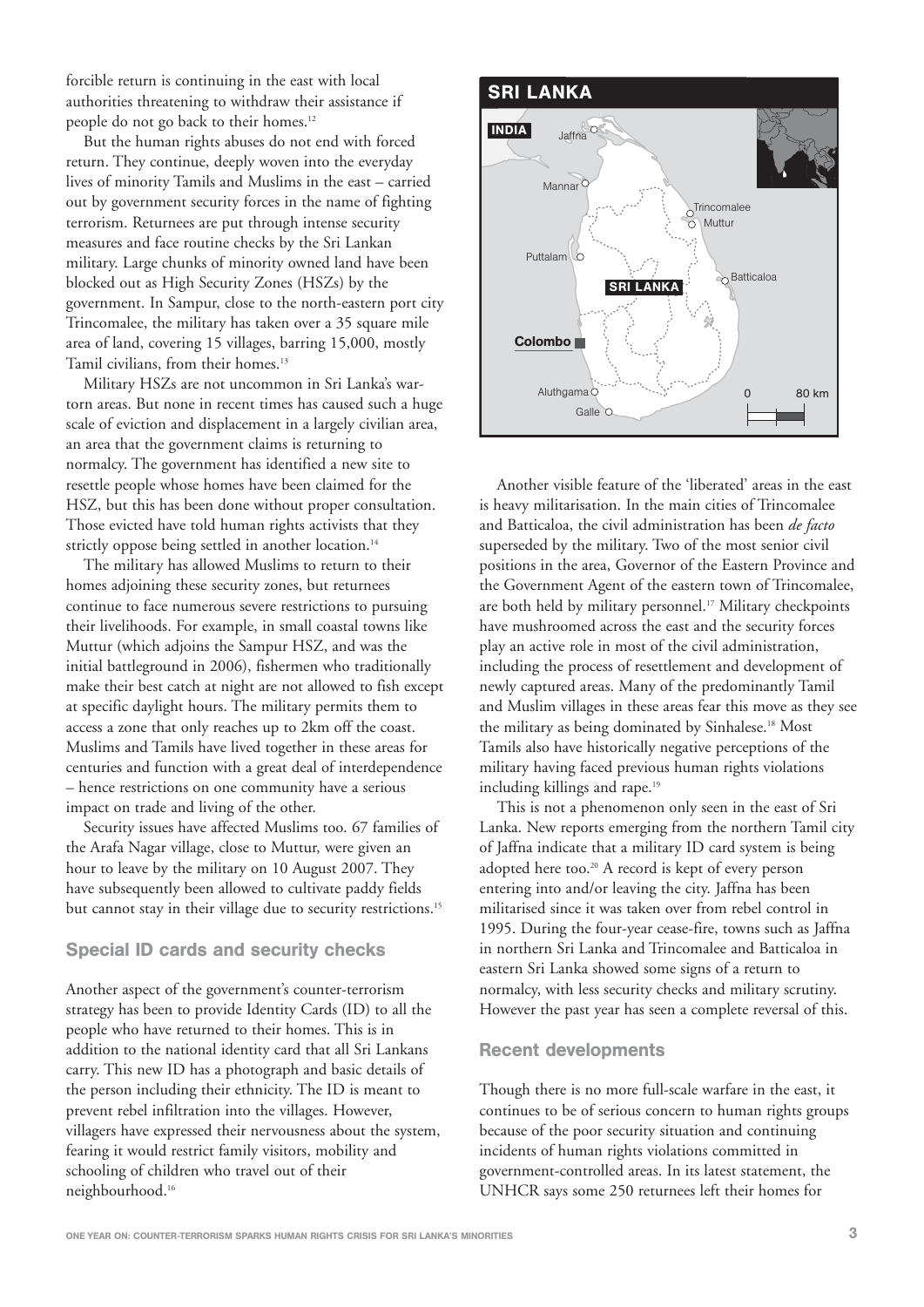welfare camps because of rising insecurity in governmentheld territory. 'UNHCR has received reports of a number of killings, abductions, incidents of harassment and general insecurity in these areas,' a spokesperson said.<sup>21</sup>

Since September 2007, the fighting between the government and Tigers has shifted to the northwest of the country. As in the east of Sri Lanka, the latest fighting in the north and northwest is intense, and with not much regard for civilians. The International Committee of the Red Cross (ICRC) in its November 2007 bulletin says 22,000 people in the Jaffna and Mannar districts have been forced to flee their homes since September.<sup>22</sup> Local NGOs say a majority are Tamils but the figure includes a sizable number of Muslims. According to the government Ministry of Resettlement and Disaster Relief, in the recent military operations in south Mannar, 3,109 persons, including 266 Muslims, were displaced.<sup>23</sup> The report of the fact finding mission to Mannar, conducted in October by well known organisations including the Centre for Policy Alternatives, quoted the UNHCR as saying that 15,441 persons had been displaced in the LTTE-controlled areas as a result of incessant shelling by the Sri Lankan forces. The return of the displaced persons of south Mannar has been reportedly postponed to January 2008.24

#### Tough counter-terrorism laws

*'Today, being a member of Tamil community in this country has become a cause for going behind bars at police stations and [being] thrown into detention centres' – Mano Ganeshan, Tamil MP, December 2007*

In the Emergency [Prevention and Prohibition of Terrorism and Specified Terrorist Activities] Regulations promulgated by the government of Sri Lanka in 2006, the definition of terrorism has been widened to include acts of 'political or governmental change.'25 The definition immediately caused uproar amongst civil society groups who realized that it could easily lead to the curtailment of any of their work that was critical of the government.<sup>26</sup> Regulation 15 of the law also gives wide immunity to members of the police, armed forces or anyone else acting in good faith in terms of the regulations.

Since its promulgation, the law has been extensively used by the police to search, arrest and detain; minority Tamils have been the obvious targets. The general mobility of people, particularly Tamils, has become heavily restricted. Records of people entering in and out of the conflict area are meticulously maintained by the military to track possible rebel infiltration.

In June 2007, the government forcibly evicted around 376 Tamils who were temporarily resident in the capital Colombo, attracting outrage from the media and international community. Tamils travel to Colombo from the north and east for varying purposes, including medical treatment, marriage, external travel and business. When

staying there they hire out rooms in private lodges in the predominantly ethnic minority areas of the city. In the early hours of 7 June 2007, the army went in to several of these lodges and forcibly drove people into buses, according to some testimonies, at gunpoint, and sent them back to their areas of origin.27

This was the first major case of forcible eviction the country had seen for more than two decades and it raised outrage across the world. The Defence Ministry justified the eviction on counter-terrorism grounds.<sup>28</sup> Within 24 hours Sri Lanka's highest court, the Supreme Court, ruled that the evictions were illegal and ordered the military to suspend any further movement of people.<sup>29</sup>

This, however, was a rare judgement. Challenging such drastic police action is difficult under the new counterterrorism laws. Using these laws, the military routinely conducts search operations in predominantly Tamil neighbourhoods across the country. These searches involve a number of armed officers cordoning off a particular area, screening ID cards, and intensely searching through personal properties including bedrooms. Women are particularly at risk when such search operations occur. In some cases, the men in a village are first rounded up and then the houses are checked leaving women extremely vulnerable.30 Search operations also occur at specific checkpoints or intermittently at ad-hoc check points across the country.

The counter-terrorism measures are not just limited to the war-torn areas. In the capital, Colombo, Tamil neighbourhoods are often cordoned off for search operations and people are taken in for questioning. Military checkpoints have emerged across all the main roads in the capital, and whilst undergoing checks, Tamils can be subjected to harassment. In such search operations or at military checkpoints it is quite common for people to be taken in for questioning or arrested on suspicion of involvement with the rebels. Following two suicide bomb attacks in late November 2007 the government arrested some 1,000 Tamils in Colombo and other southern towns. According to a statement by Tamil MP Mano Ganeshan, who is also the Convenor of the Civil Monitoring Commission, the military bundled Tamils into busloads regardless of age and sex, and took them for questioning. Some were detained in special counter-terrorism detention centres.<sup>31</sup>

Figures and details of those arrested are difficult to obtain, and international human rights groups have warned that due process is rarely met when these arrests and detentions occur. In March 2006 Defence Spokesman Keheliya Rambukwella said that 452 persons were in detention under emergency laws, of whom 372 were Tamil and 19 were Muslim.<sup>32</sup> But there have been no more up-todate figures released following the implementation of the latest counter-terrorism laws.

Many of the government detention centres are out of bounds and there is very limited information on the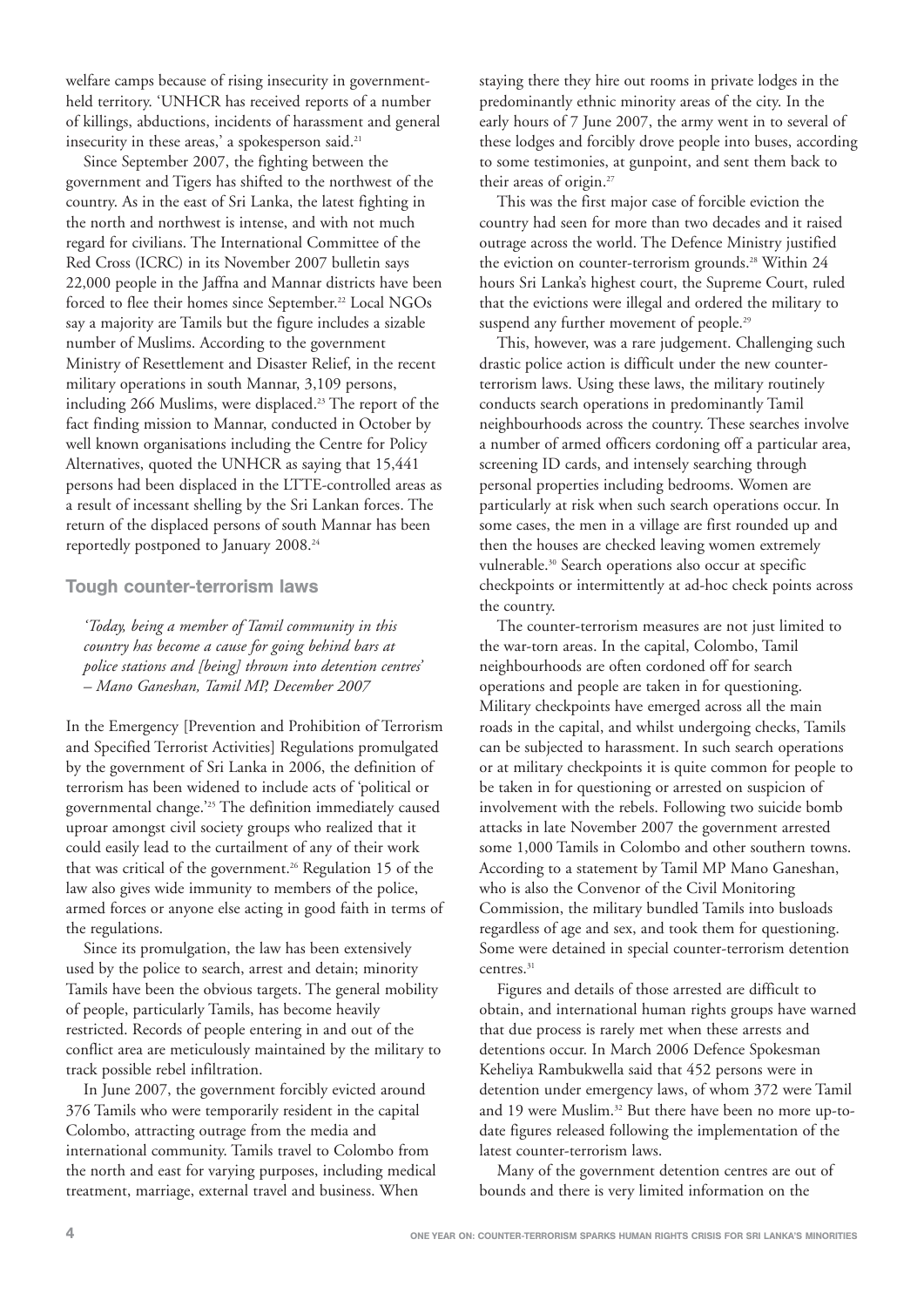numbers of those arrested and detained under counterterrorism laws. Information on the status of the detainees is hardly ever made available. The country's forces are also known to use methods of torture against detainees.<sup>33</sup> Recent media reports have quoted a government minister as saying he was trying to get a number of people who were detained without proper charges in a special counterterrorism detention centre in Boosa, in the southern town of Galle, released as soon as possible. The report estimated that this camp alone, in southern Sri Lanka, had 118 people detained, almost all of whom were Tamils.<sup>34</sup>

During a mission to Sri Lanka in October 2007, Manfred Nowak, the UN Special Rapporteur on Torture, visited this detention centre amongst several other prisons. Nowak was not allowed by the government to visit Tigerheld territories. He was also told that the armed forces no longer kept detainees. In a strong statement immediately after his visit he said: '...Torture is widely practiced in Sri Lanka. Moreover, I observe that this practice is prone to become routine in the context of counter-terrorism operations.'35

#### Questionable military tactics

In the past year local human rights groups have accused the military of committing rights violations such as extrajudicial killings and disappearances under cover of fighting terrorism.

University Teachers for Human Rights (Jaffna) (UTHR(J)), the only independent human rights group that routinely reports on violations in the conflict areas of Sri Lanka, raises some of these cases.<sup>36</sup> According to the UTHR(J), in one incident on 19 June 2007, the military gunned down three Tamil fishermen in the eastern village of Kalkudah. When the families of the victims went in search of the bodies, the army and the police said they would be released only if the family members signed a document saying they belonged to the LTTE. Upon refusal, the wives of these fishermen were assaulted by the military. The bodies were finally released by the courts. The following day, the Sri Lankan Ministry of Defence reported on its website that three LTTE cadres attempting to infiltrate Kalkudah were gunned down by the army with the assistance of the police.<sup>37</sup>

Muslims too have been victims of such state-perpetrated violations. According to a letter sent primarily by Muslim NGOs to the UN High Commissioner for Human Rights in September 2007, four Muslims were killed in Polonnaruwa (north central Sri Lanka) reportedly by the army on 28 June. First the army claimed that the Muslims were amongst a group of 11 LTTE cadres they had killed. Later, the army said that the four Muslims had been killed by terrorists.<sup>38</sup>

In counter-terrorism search operations, the military is known to use sinister tactics, such as deploying 'hooded' informants. The Coalition of Tamils and Muslims for Peace and Co-existence (CTMPC) in a statement released in August 2007 describes the practice:

*In cordon and search operations in Trincomalee there is often a figure, wearing a hood, who accompanies the security force units and whose job it is to identify suspected LTTE members and supporters. With just one nod an individual becomes a suspect.*<sup>39</sup>

Such tactics spread terror among the civilian population. There have also been several cases of abductions and killings during military curfew hours and in high security zones.<sup>40</sup> In one of the most notorious cases, the Vice Chancellor of the Eastern University, Professor S Raveendranath, went missing during the middle of the day on 15 December 2006. He was last seen in one of Colombo's high security areas.<sup>41</sup>

'You are either with us or against us' – rhetoric of the war on terror

*'I would say Holmes is completely a terrorist, a terrorist who supports terrorism. We consider people who support terrorists also terrorists' – Chief Government Whip Minister Jeyaraj Fernandopulle, referring to UN Under Secretary General for Humanitarian Affairs, John Holmes, August 2007*

From 2006 to now, Sri Lanka's 'war on terror' has extended to a war of words against humanitarian and human rights organizations and the media. Any opposition to the government has been viewed in negative terms and the past year has seen increased intimidation and threats against international and local NGOs and media. The last year has also seen increased attacks against humanitarian and human rights workers and journalists by a number of perpetrators. These attacks often go un-addressed (see section on 'Climate of impunity' on page 8).

According to a recent statement by the Asian Human Rights Commission (AHRC), 43 aid workers have been killed in Sri Lanka since early 2006.<sup>42</sup> A list available to MRG of the names of 24 aid workers killed in Sri Lanka shows that all were Tamils. More recently, in June 2007, two Tamil Red Cross volunteers, who had come to Colombo for an event, were abducted. Their bodies were found dumped in a town in south central Sri Lanka.<sup>43</sup>

In a recent visit to Sri Lanka, the UN Under Secretary General for Humanitarian Affairs, John Holmes, said the country was one of the most dangerous places for aid workers.44 According to Holmes, up to 30 aid workers were killed in the country since 2006 and this included 17 who were working for the international NGO Action Contre La Faim (ACF). Sixteen of the victims were Tamils and one was a Muslim. All of them were killed in execution style in what Holmes described as a 'single horrifying act'.<sup>45</sup>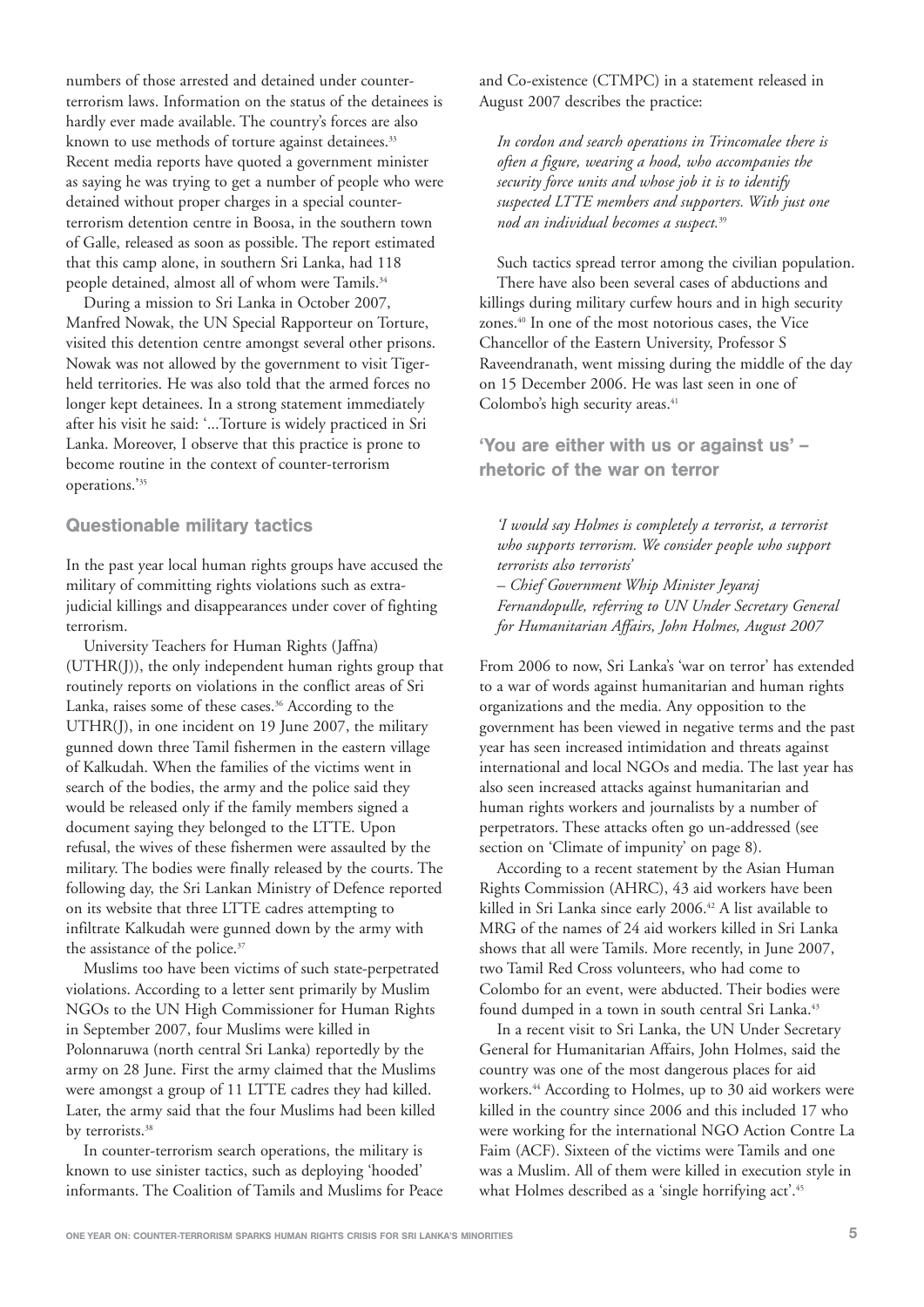The government responded to the accusation by calling Holmes a terrorist and said he had taken a bribe from the Tigers to make such a remark.46 This comment, made by a senior minister was the climax of a long-term assault against humanitarian actors, human rights groups and the media.

During the military offensive in the east, journalists were repeatedly attacked for reporting on the humanitarian situation. Media organizations critical of the government were branded as terrorists. Even Sinhalese who are critical of the government about the way the war is conducted, are dubbed by nationalist politicians as Sinhala Koti or Sinhala Tigers.

Counter-terrorism laws have also been used to threaten media organizations. In April 2007, alleging links with the Tigers, the government froze the assets of Standard Newspapers Private Limited, a newspaper company that runs a Sinhala and English weekly publication.<sup>47</sup>

However, analysis by MRG shows that almost all the journalists killed, attacked or threatened since 2006 have come from minority communities. In August 2007, Nilakshan Sahapavan, 22, a Tamil journalism student in the northern town of Jaffna, was shot dead. This incident took the total number of Tamil journalists killed in Jaffna alone in the preceding 12 months, to eight, according to Sri Lanka's main independent media watchdog, The Free Media Movement.<sup>48</sup>

Two of the most high profile incidents affecting journalists in the past year also involved minorities. The first was the arrest and detention under counter-terrorism laws of Munusami Parameshwari, an ethnic Tamil female journalist at the Sinhala daily *Mawbima*. In March 2007, after four months of detention, Parameshwari was released without charge.<sup>49</sup> The second incident was the withdrawal of the security protection given to the country's top defence correspondent, Iqbal Athas, who is Muslim. The international organization Reporters Without Borders in a statement on 29 August 2007 expressed serious concern over Athas's security saying, 'Sectors of the army are trying to gag or kill' him. On 18 August 2007, without warning, police removed the security around Athas's home that was accorded to the journalist when he faced attacks previously.50

The government has also tried to proscribe the content of media reports. On 29 October 2007, it suddenly banned aspects of military reporting including on troop deployments, military operations and arms procurement.<sup>51</sup> (Later the international media reported that the government almost immediately dropped the ban.)<sup>52</sup>

#### Tamil Tiger (LTTE) abuse

In the past year, the LTTE has been responsible for widespread abuses including killings of opponents and child abductions. The LTTE also has a reputation for using civilians as human shields and obstructing civilians trying

to flee battle zones.<sup>53</sup> During the fighting in Muttur, the LTTE prevented a group of Muslims from fleeing the town despite previously giving them the go ahead. An unknown number of Muslims were injured, killed and abducted as military shells hit a group that had been detained by the LTTE.<sup>54</sup> In December, the now largely defunct Scandinavian-staffed Ceasefire Monitoring Mission (SLMM), which was created to oversee the 2002 ceasefire, said in a statement that the LTTE had failed to protect civilians in the eastern town of Vakarai by restricting their movements.<sup>55</sup>

According to UNICEF, recruitment of child soldiers by the LTTE has declined this year and the rebels in June 2007 released some 137 child soldiers. The UN however says that since 2001, the LTTE had forcibly recruited more than 5,000, of whom only 1958 were released.<sup>56</sup>

On 2 November 2007 the head of the Tiger's political wing and one of its most senior and more prominent leaders, Tamilchelvan, was killed in a Sri Lanka Air Force bombing. The killing was seen as a major blow to the Tigers and Sri Lankan defence officials began bracing themselves for retaliatory attacks.<sup>57</sup> Since late November the LTTE has stepped up bomb attacks in Colombo and in other parts of the country killing several innocent civilians and sparking condemnation from international and local human rights groups.<sup>58</sup>

The Tigers are not the only militant group engaging in human rights abuses. Other groups, such as the EPDP, EPRLF and EROS<sup>59</sup> and the Karuna group (a rebel splinter group of the Tigers), have also been accused of large-scale abuses including killings and enforced disappearances.<sup>60</sup>

#### Karuna group

The Karuna group, in particular, deserves more international scrutiny. In 2004, Karuna Amman, who was the Tiger's eastern commander, broke away, claiming that the rebel group's Northern-Tamil leadership was not concerned about the problems of eastern Tamils. The split was historic, as never before had the Tigers splintered, and the government was quick to make use of the division. Despite continuous government denials, the Karuna group clearly appears to be enjoying State backing. Its cadres are armed and they openly move around the main towns in eastern Sri Lanka. Their offices are often adjacent to police stations or military camps. On 2 November 2007, the leader of the group, Karuna Amman, was arrested in London for immigration offences. According to Sri Lankan media reports, he had arrived in the UK on a forged diplomatic passport provided by the Sri Lankan government.61 UK officials have neither confirmed nor denied the reports about the passport.

Based on a series of recent reports and civilian interviews, it appears that human rights abuses by the Karuna group are linked to the military in two ways.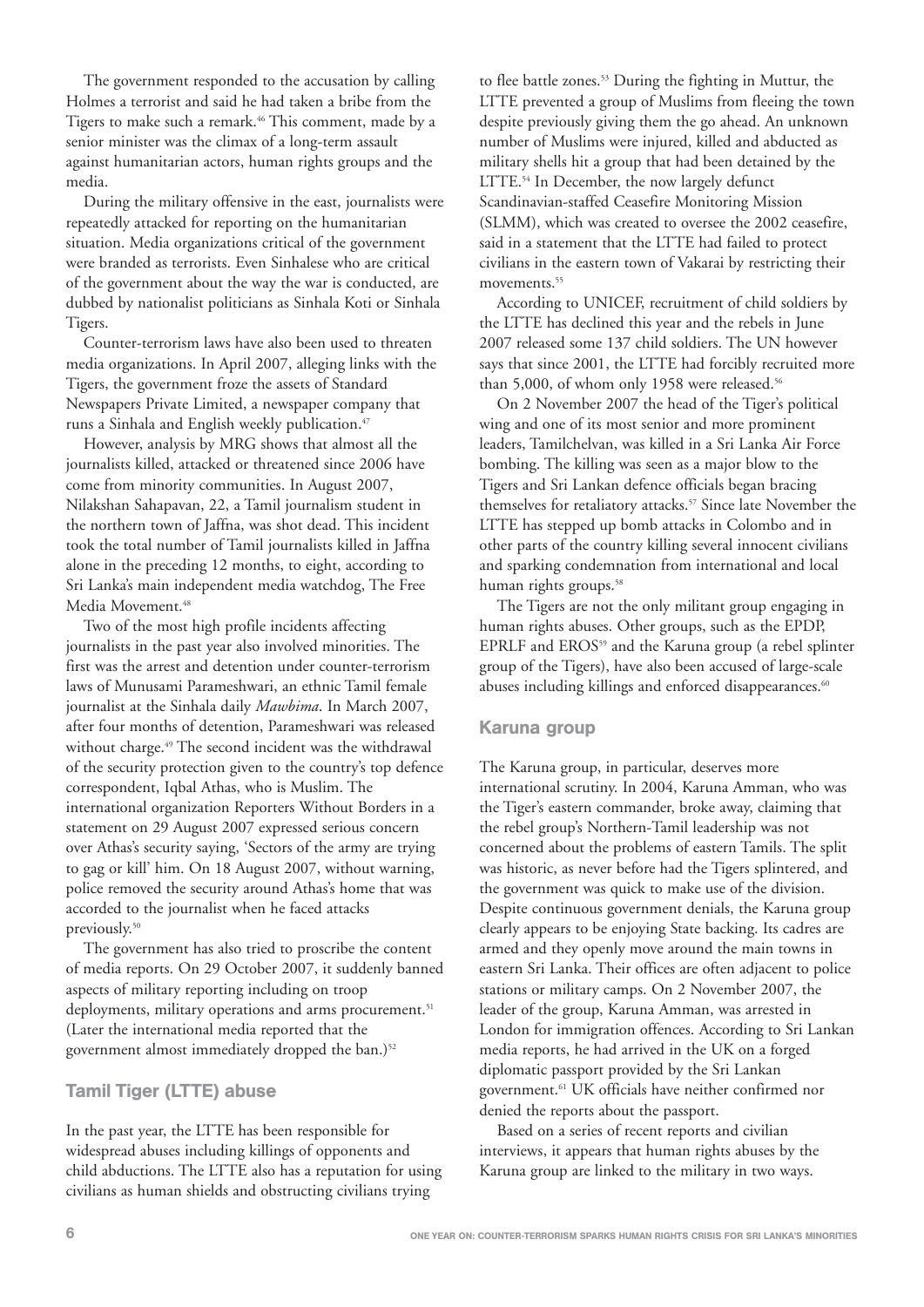Firstly, the military turns a blind eye to the abuses perpetrated by the group including killings, abductions and extortions. The Karuna group kills opponents, or in some cases, innocent civilians suspected of supporting the Tigers.<sup>62</sup> The militants also brazenly engage in extortion, harassment and intimidation in the east. Tamils, mainly those involved in businesses, suffer systematic extortion. In most cases, businesses have to provide a monthly percentage of their income, irrespective of the profit.<sup>63</sup> Though most Muslim businesspeople said they did not face routine extortion in the same manner as Tamils, there were many cases of ad hoc demands for money following abductions and/or threats. The Karuna group has also threatened to take over Muslim land and there are incidents where Muslim civilians are arbitrarily attacked or kidnapped, tortured and released by members of the Karuna group.64 All of these abuses occur in government controlled areas.

Secondly, the military supports or colludes with the Karuna group. Following a visit to Sri Lanka, Allan Rock, a special adviser to the UN Representative for Children and Armed Conflict, said he 'found strong and credible evidence that certain elements of the government security forces are supporting and sometimes participating in the abductions and forced recruitment of children.'65 In April this year UNICEF said that among the 285 children recruited by the Karuna group there were 194 outstanding cases. It added that the group was 'not serious' about the release of these children.<sup>66</sup>

#### New militancy?

Muslims in the east have resisted calls for militancy throughout the conflict. But reports of a new and worrying phenomenon are now emerging in Sri Lanka: Muslim armed groups. At present, there is very limited information on these groups. Preliminary research shows that there are two types of Muslim armed groups, the first is largely faith orientated and the second responds to ethnic issues.

Elements within Muslim religious groups are armed, but lack organization and proper leadership, and are mostly found in eastern towns such as Kathankudy.<sup>67</sup> They take on religious policing, ensuring strict adherence to Islam. Though it is unclear how large these armed groups are, they have conducted serious armed attacks on individuals and properties linked to other branches of Islam.<sup>68</sup> Muslim women have been targeted by these groups: in some cases they have been forced to adhere to a stricter Muslim dress code, and have had to face restrictions on their freedom of movement.<sup>69</sup>

The second group of militants, reportedly operating in different parts of the east, are engaged in violence including armed attacks, threats and intimidation. The latest UTHR(J) report accused the Sri Lankan military of colluding with these groups in military operations and generally in human rights violations. The phenomenon is

still in a very embryonic stage and it is not clear how well organised it is, or in what form it will grow. The Muslim community in the east often denies claims of militancy and is very defensive of such accusations partly because the Tamil Tigers have many times in the past made such claims in attempts to discredit Muslims in the eyes of the international community.70 But it is an extremely worrying development, in a country that already has more than enough bloodshed to contend with.

### Killings, abductions and disappearances – unknown perpetrators

In a large proportion of the spiralling violations that have occurred in Sri Lanka since December 2006 and continue to take place in the country, including the more highprofile ones such as extra-judicial killing, abductions and enforced disappearances, the perpetrators are unknown. Particularly in the cases of killings and disappearances of Tamils, it is not clear if the crime has been committed by the Tigers, the Karuna group or other criminal gangs, and how far the State is involved.

Recent reports by local human rights groups allude to State involvement with these killer gangs. The latest UTHR(J) report states 'The method common in Trincomalee and elsewhere is that the killers are housed in either security forces' camps or in places under security forces' protection.'71

Since mid 2006 the numbers of killings, abductions and disappearances have shown a phenomenal increase. As it is, there is no concerted organized reporting and data gathering of these incidents by local human rights groups, but the available statistics are shocking. The Law & Society Trust, in collaboration with four partners including the Civil Monitoring Commission and the Free Media Movement, has compiled a working document listing 662 persons killed and 540 persons disappeared during the period January to August 2007. According to this statement, 83 percent of those killed were Tamils and more than six percent were Muslims. 70 percent of those killed were in the north and east of the country. 78 percent of those abducted were Tamils. Again, the largest number were abducted from the northern town of Jaffna, but a sizable 14 percent of the abductions occurred in Colombo<sup>72</sup>

There is currently a serious dearth of information on killings and disappearances, largely because of the fear and reluctance of families of victims to report incidents. The available information is usually scattered, but when collated, some idea of the severity of the problem emerges. For instance, the International Committee of the Red Cross reported on 3 September 2007 that in the preceding three weeks alone 34 people were abducted.<sup>73</sup> Sri Lanka's Human Rights Commission received complaints of 186 cases of disappearances in the months of May and June 2007.74 Just 23 of these cases were blamed on the Karuna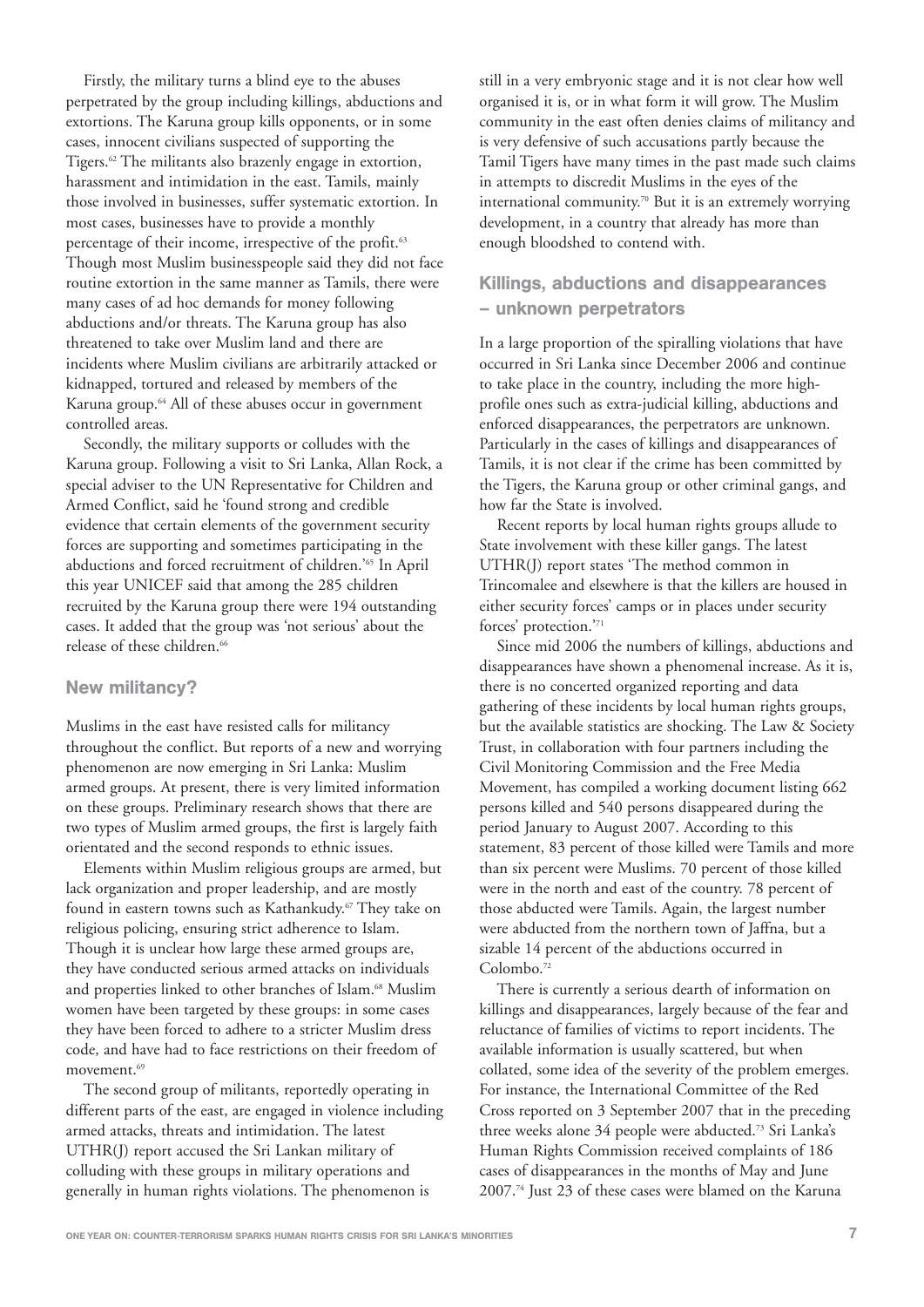group and seven on the Tigers, while the remaining 144 were classified as unknown. According to the latest Law and Society Trust report, in Trincomalee town alone, there were 24 abductions and disappearances in August and 39 in September 2007.75

The government has been largely silent on the figures, but on 9 October 2007, Rajitha Senaratne, a senior minister, referred to a figure of 1100 disappearances in the country. There was no mention of the time frame however.76

Not even religious leaders have been spared in the killing spree. A Buddhist monk who preached in Tamil, a Hindu priest and a Tamil Catholic priest, were all shot and killed by unidentified gunmen in the conflict areas during the course of this year.77 Father Nihal Jim Brown, a Tamil Catholic priest, also well-known for his social work among people affected by the conflict, has been missing since August 2006.78

These reports illustrate a state of widespread violence in Sri Lanka, in which minorities are largely the victims. Based on the figures provided in the report by LST and partners, two to three Tamils or Muslims are killed every day, and this excludes the numbers who are killed in the fighting. At least two people disappear in Sri Lanka every day, and in most cases, they are Tamils. The numbers are likely to be far larger considering many cases remain unreported.

A wave of abductions, for instance, amongst Muslim businesspeople in the capital city Colombo, has been shrouded in secrecy. In the months of April and May 2007, media reports of abductions and extortions occurring amongst wealthy Muslim businesspeople appeared.79 The Sri Lankan Muslim community is seen to dominate trade and plays a significant role in the country's economy. The abductions were generally seen as an attack at the heart of the southern Muslims who until then had largely remained unscathed in the conflict. No official complaints were made to police on the abductions. But a Muslim politician linked to the government said on condition of anonymity, that the incidents showed State involvement.<sup>80</sup> According to media reports, close to 600 million rupees may have been extorted from Muslim businesspeople.<sup>81</sup> The kidnappings stopped after a high-level delegation of Muslim politicians met with the President.

#### Climate of impunity

Whilst the government has launched an onslaught against some organizations, accusing them of human rights abuses, little has been done to investigate or prosecute the perpetrators. In September 2006, bowing to international pressure, a Commission of Inquiry (COI) was appointed to investigate 16 major incidents of human rights violations that have occurred since August 2005, including the killing of the 17 aid workers in Muttur.

A group of international observers was also tasked with overseeing the work of the COI. The COI, from its inception, was limited because it was mandated to investigate a specific list of incidents and also because it only had an advisory capacity and could not initiate a prosecution. More recently, a group of international observers said the commission had made no real progress and was 'set to fail'.<sup>82</sup> In his report to the UN General Assembly in November 2007, UN Secretary General Ban Ki-moon was critical of the limited progress made by the COI. 'Despite the serious nature of these crimes and their repercussions, insufficient attempts have been made to hold perpetrators accountable. In Sri Lanka, there is still little progress in the work of the government-established commission investigating human rights abuses,' he said.<sup>83</sup> On 19 November 2007, the Sri Lankan government extended the term of the COI for a further year.<sup>84</sup>

Apart from this commission, there has been no effective mechanism to investigate the surge in human rights violations. The country's human rights commission is under-resourced, and does not have the capacity to deal with the worsening situation. In 2006, the government appointed a one-man commission to look into disappearances but has not made public any of the interim reports of this commission.<sup>85</sup>

In June 2007, in response to the heightened reporting of abductions, a senior opposition MP named the Defence Secretary and two Air Force officers as being involved in some of the most high profile cases. The MP also accused one of the officers of being involved in the killing of the two Red Cross workers.<sup>86</sup> Subsequently, the police arrested one of the Air Force officers.

In the past six months, international and local human rights groups have joined up to call for international human rights monitoring with a full UN Office of the High Commissioner for Human Rights (OHCHR) field presence in the country. Some EU member states, including the UK, have urged the Sri Lankan government to agree to this. At the conclusion of her recent visit to Sri Lanka, the UN High Commissioner for Human Rights, Louise Arbour, said:

*'I am convinced that one of the major human rights shortcomings in Sri Lanka is rooted in the absence of reliable and authoritative information on the credible allegations of human rights abuses... In light of the gravity of the reported ongoing abuses, and in particular of threats to life and security of the person, I believe that we should urgently resolve our ongoing discussions about the future of a productive relationship between OHCHR* and the Government of Sri Lanka.'<sup>87</sup>

Despite pressure from various quarters, the Sri Lankan government categorically stated that it would not allow UN monitoring through an office of the OHCHR.<sup>88</sup>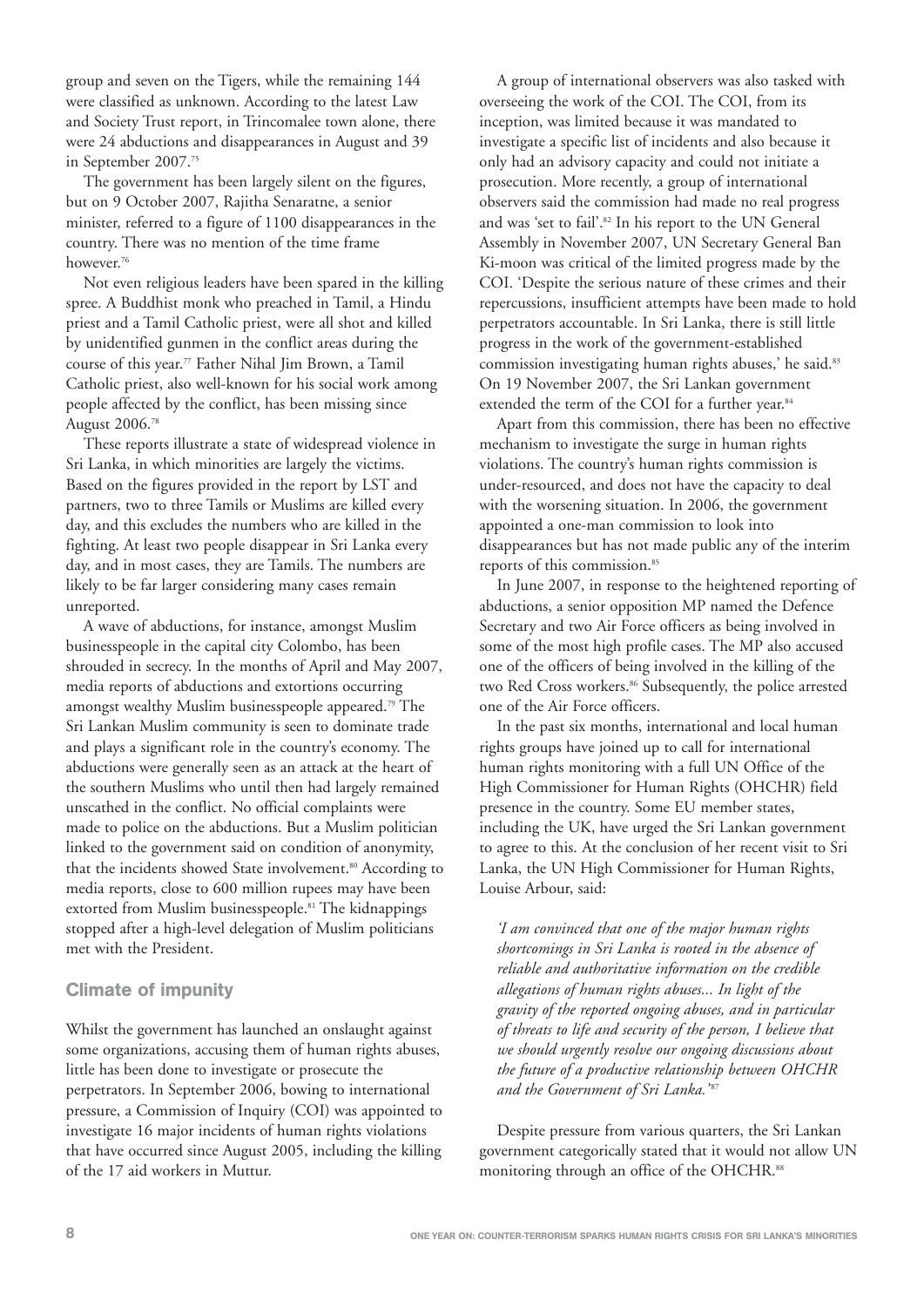There has also been international pressure on the government of Sri Lanka and the Tamil Tigers to return to the Norwegian brokered cease-fire and restart peace talks. With increased warfare through 2007, both parties have moved further away from the negotiating table. The government-appointed All Party Representative Committee (APRC) aimed at finding a consensual political solution to the conflict, but made poor progress through 2007. The ruling party, in its proposals to the committee, stuck firmly to the concept of a unitary state, which fell far short of minority expectations.<sup>89</sup>

#### International response

The rise in human rights violations in Sri Lanka in this climate of impunity only underscores the urgency of an international response. In the last year the governments of the UK and US and the European Union have maintained some level of pressure on the Sri Lankan government but it appears to have not had enough impact on the ground situation. The US has made occasional public statements critical of the Sri Lankan government.<sup>90</sup> But it also seems that the two see each other as allies in the 'war on terror'. In November 2007, the US froze the US held assets of the Tamil Rehabilitation Organisation (TRO), saying that the TRO was a fund-raising front for the Tigers.<sup>91</sup>

Britain, together with the EU, has exerted great pressure on the Sri Lankan government on human rights. In May 2007, the British government sent out a strong message to the Sri Lankan government saying it was suspending £1.5m in debt relief because of human rights concerns.<sup>92</sup> In the same month, the British parliament, following a debate on Sri Lanka, formed an all party Parliamentary Group for Tamils, although the formation of such a group was criticised in Sri Lanka for undermining the multi-ethnic approach to resolving the conflict.

The British government continues to keep up the pressure on the Sri Lankan government through quiet diplomacy as well as public statements.<sup>93</sup> Because of its long-standing close ties with Sri Lanka, and its influence in the EU, Britain has significant clout over the Sri Lankan government and it must keep up the pressure. The British government should also meet its international obligations under the UN Convention Against Torture, and other international instruments in the case of Karuna Amman, who faces serious allegations of torture, abductions, recruitment of child soldiers, and other crimes under international law. Britain should either initiate a criminal investigation into such allegations or transfer Amman to a country genuinely willing to do so.

The EU has also been one of the most vocal critics of the Sri Lankan government's human rights record. Sri Lanka benefits from significant EU funding and trade concessions. This gives the EU much scope to toughen its stance on Sri Lanka. For instance, Sri Lanka has benefited from special incentives as part of the European

Commission's General System of Preference (GSP+) programme. The incentives are dependent on a series of factors including implementation of international human rights norms. Sri Lanka's inclusion in this list of countries will be up for review in 2008. The EU has tremendous scope to pressurise the Sri Lankan government to comply with international human rights standards, in order to be kept on the list.

A possible EU sponsored resolution critical of Sri Lanka's human rights record has remained on the sidelines of the UN Human Rights Council (UNHRC) throughout 2007.94 Tabling the resolution was deferred through the year for various reasons. While it is disappointing that the matter has not yet been the subject of a discussion in the UNHRC, the fact that the Sri Lankan government is working so hard to block such a discussion is evidence of the government's sensitivity to international censure.

The ongoing discussions about a possible UNHCR resolution on Sri Lanka by the HRC has kept international attention on the country's human rights situation. The EU strongly backed the visit of the UN High Commissioner for Human Rights, Louise Arbour, to Sri Lanka and part of their action at the UNHRC was delayed till after her visit. However, following the High Commissioner's visit, there has been little discussion on what the next course of action can be, and this paper recommends that the EU call a special session of the Council to enable member states to discuss the High Commissioner's report on her visit.

Pressure has to come not just from western states. Sri Lanka's closest neighbour India, which has a population of 60 million Tamils, has remained a largely silent observer. India can play a key role in pressurising the Sri Lankan government to meet international human rights standards and to reduce the impact of warfare on civilians, which would have a direct impact on India through refugee inflows. Sri Lanka's other close neighbour Pakistan, a Muslim majority state, should seriously reconsider its significant military aid to the government.

The pressure on the Tamil Tigers has also had a significant bearing on the organisation. In his annual 'Heroes Day' speech, the Tiger's reclusive leader Vellupillai Prabhakaran made a scathing attack on the international community, accusing it of pandering to the Sri Lankan government's nationalist stance. This level of criticism by the rebel leader towards the international community is unusual. However the Tigers continue to organise events and fund-raise in the UK and in EU member states despite a ban in these countries on their fund-raising and activities.95

#### **Conclusion**

The introduction of tough new counter-terrorism laws one year ago by the Sri Lankan government has led to a sharp rise in human rights abuses in the country. Throughout this time, it has been the country's ethnic minorities that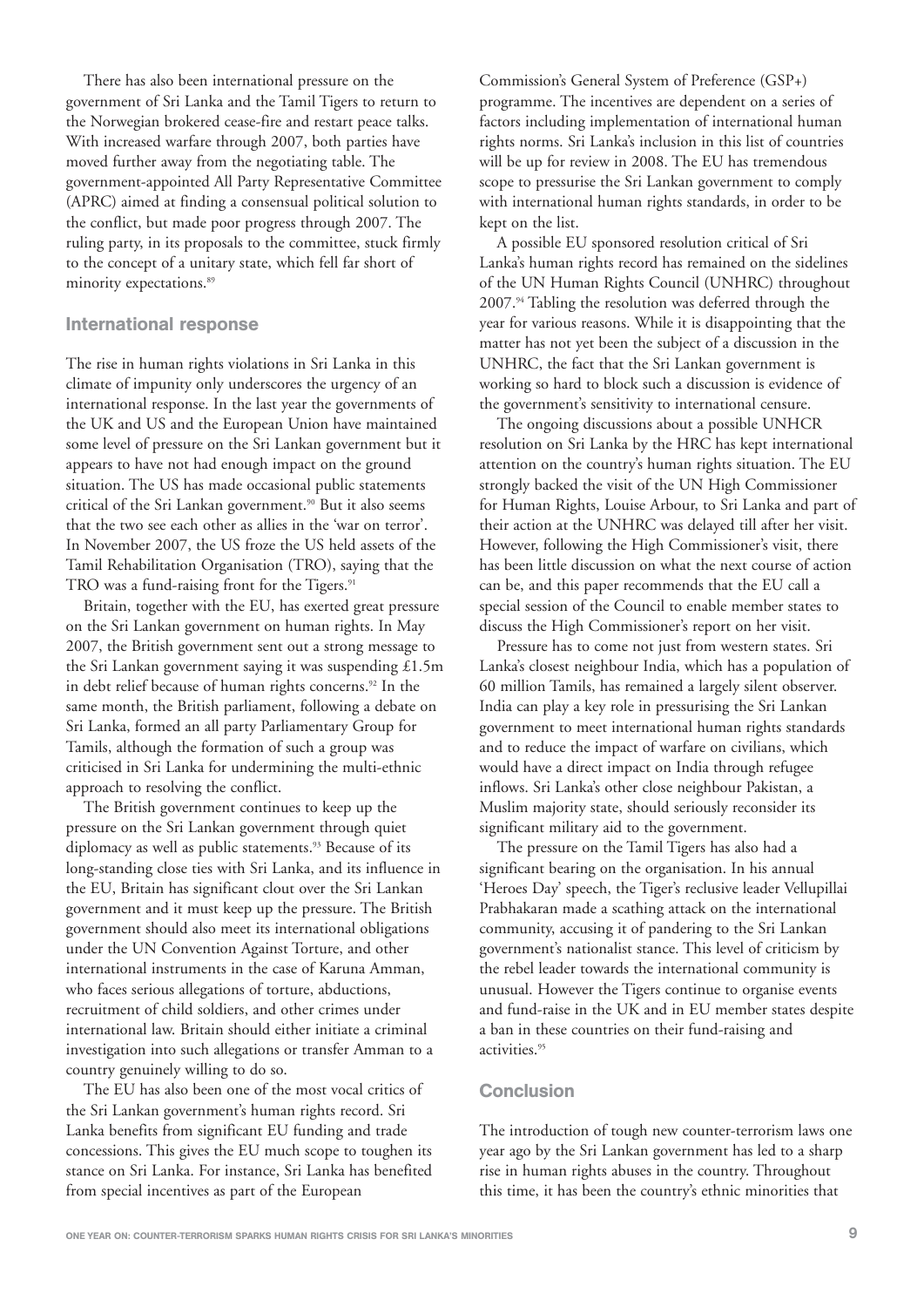have been worst affected. Counter-terrorism has also been used as an excuse to gag the media and clamp down on the work of human rights organisations and aid agencies. Most of the aid workers and journalists killed in the last year have been ethnic Tamils.

These counter-terrorism laws have formed part of the government's 'war on terror' that in the last year was pursued with more vigour. Thousands of Tamils and some Muslims have lost their lives in the recent fighting and hundreds of thousands of people from both communities were displaced.

Minority Tamils and Muslims are also victims of attacks perpetrated by the Tigers and its splinter organisation, the Karuna group, which some evidence suggests is now working with the government. Despite the arrest of the leader of the Karuna group in London, the cadres continue their reign of terror in eastern Sri Lanka, engaging in human rights abuses. The Tigers in the past few months have suffered significant military losses, including the death of their political head, Thamilselvan, in a targeted Air Force bombing. But this has only made the group threaten retaliation, which is likely to result in further bloodshed, death and displacement.

Sri Lanka's human rights situation is deteriorating. There are daily reports of extra-judicial killings, disappearances and abductions. Human rights in Sri Lanka have reached a crisis point and the violations occur in a climate of impunity with little or nothing done by the government.

Despite some recent international action Sri Lanka is still low on the international political and media agenda. It seems the severity of the human rights crisis is blocked by fatigue over the protracted 20-year conflict. Sri Lanka is now urgently in need of international attention. 4 February 2008 is the 60th anniversary of Sri Lanka's independence from British colonial rule. Unless Sri Lanka urgently begins to steer out of its human rights crisis, the country's minorities will have little to celebrate.

#### Recommendations

To the Government of Sri Lanka

- Take all necessary measures to abide by international humanitarian law including by taking proactive measures to protect civilians during military operations and to ensure that any use of force is proportional.
- Guarantee voluntary and safe return of displaced people. Rebuild homes, villages and livelihoods. Implement an effective system of compensation.
- Work with the OHCHR towards setting up a full office in Colombo, with field presences to be able to monitor and document human rights violations.
- Take convincing measures toward changing the current climate of impunity by investigating human rights violations and prosecuting the accused.
- Repeal sections of the current emergency regulations that do not comply with international laws.
- Stop arbitrary arrests and detentions. Ensure due process for those arrested under counter-terrorism laws. List detention centres and open them to human rights groups for inspection.
- Prevent targeting of minorities through counterterrorism measures, particularly in restrictions of movement, cordon and search operations, arrests, detentions and evictions.
- Take action to stop killings, abductions and disappearances. Investigate claims of the military's complicity in such crimes and prosecute accordingly.
- Take measures to disarm the Karuna group and other armed groups operating in civilian areas and investigate and prosecute crimes committed by these groups.
- Review existing High Security Zones and remedy the problems that arise from these zones, including dislocation of minorities, loss of land and possible demographic changes based on ethnicity.
- Take steps to stop the climate of killings, violent attacks and antagonism towards local and international NGOs, aid agencies and the media.
- Ensure full minority participation and representation in any development projects in the newly-captured areas of the Eastern Province.
- Recommence peace negotiations with the Tamil Tigers and ensure the process is inclusive of other ethnic and religious minority groups.
- Support the work of the APRC and review the proposals put to the committee, making them more acceptable to ethnic minorities.
- Extend an invitation to visit Sri Lanka to the UN Independent Expert on Minority Issues, Gay McDougall, and the UN Expert on Protecting Human Rights While Countering Terrorism, Martin Scheinin.

To the Tamil Tigers and other armed groups including the Karuna group

• Stop the recruitment of child soldiers and return children already recruited to their families.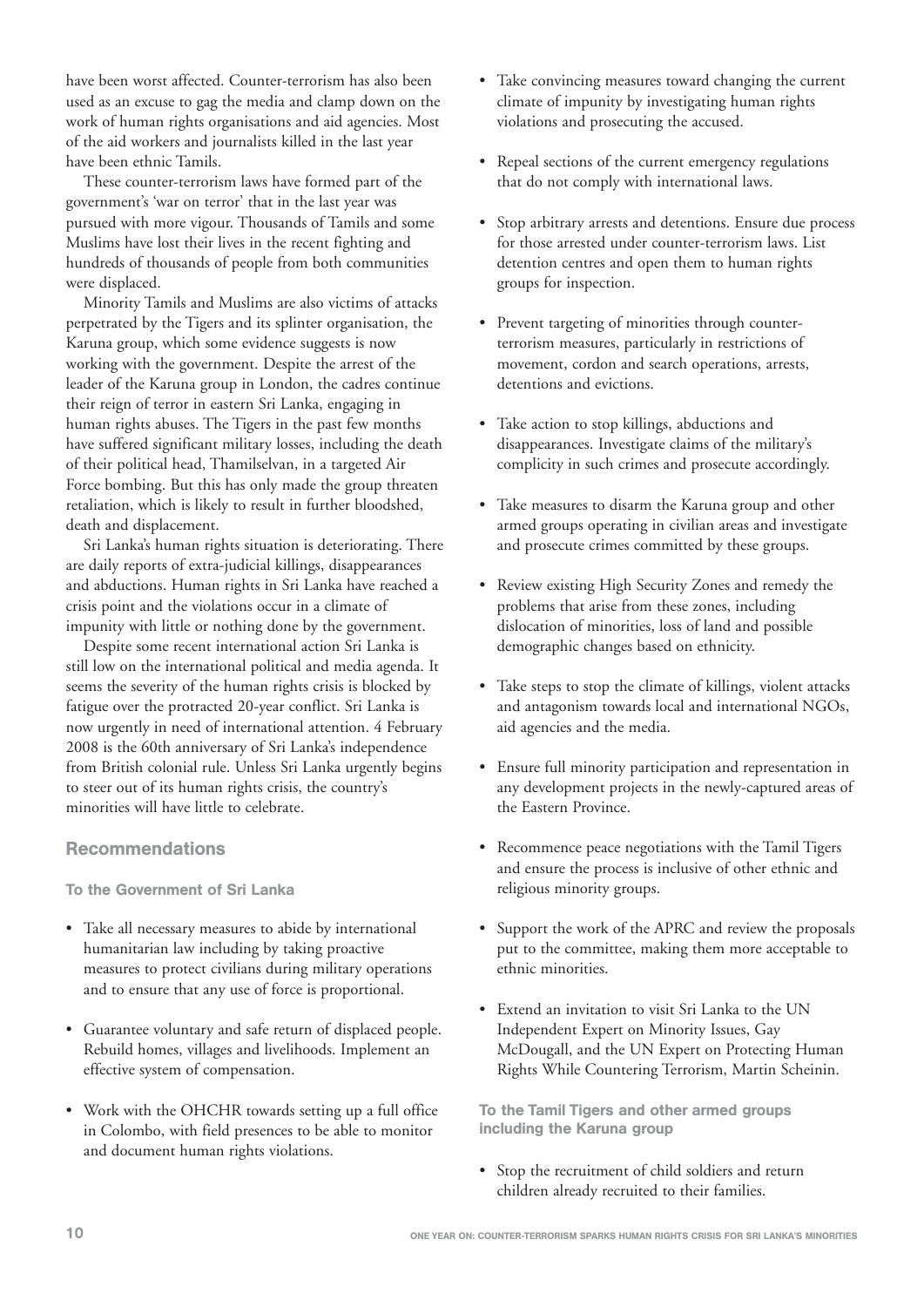- Immediately halt killings, abductions, disappearances and attacks on civilians. Stop targeted killings and attacks on political and militant opponents.
- Stop targeted attacks on Muslims, including killings, abductions and extortions.
- Halt extortion and abductions amongst Tamil businesspeople and other civilians.
- Recommence peace negotiations with the Sri Lankan government and enable the negotiating process to be inclusive of other Tamil and Muslim political groups.

To the European Union

- Increase pressure on the Sri Lankan government, both through quiet diplomacy and public statements, to accept UN monitoring in the form of the establishment of a fully-fledged OHCHR office with field presences.
- Call for a special session of the UN Human Rights Council to enable the council to discuss the situation and the report of the UN High Commissioner for Human Rights' October 2007 visit to Sri Lanka.
- Continue to support a UN resolution on Sri Lanka at the UN Human Rights Council, enabling an active debate on the Sri Lankan human rights situation.
- Put pressure on the Sri Lankan government to ensure compliance with international human rights standards in the context of discussions on the GSP+ programme.
- Hold a parliamentary debate on Sri Lanka to express concern over the rising human rights violations, particularly the targeting of minorities, and to call for urgent action by the Sri Lankan government to put an end to the current climate of impunity.
- Ensure that any funding by the EU or member states for projects in Eastern Province are distributed equally amongst all communities.
- If and when the Sri Lanka peace process recommences, urge all communities to make the process more inclusive of minorities in terms of minority representation. The Muslim community in particular must be included in the negotiations.

To the UK government

• Exert more pressure through strong public statements by asking the Sri Lankan government to accept UN monitoring in the form of a fully-fledged OHCHR office with field presences.

- Back an EU call for a special session of the UN Human Rights Council on Sri Lanka.
- Ensure that any funding for projects in the Eastern Province is distributed equally amongst all communities.
- Ensure that Karuna Amman, the head of the Tiger splinter group, is under no circumstances deported to Sri Lanka, and is tried in the UK.
- As per the UK's proscription of the Tamil Tigers as a terrorist organisation, take tougher action to prevent fund raising for the group amongst Tamils in the country.

#### Notes

- Armed groups include the Tamil Tigers, their breakaway faction the Karuna group and other former militant groups that operate as armed groups, mostly in government-controlled areas of Sri Lanka
- 2 According to the 1981 census, the majority (around 76%) of Sri Lankans are Sinhalese. A large number of these are Buddhists. Tamils make up 18.3% percent of the country's population and Muslims 7.4%. A census was conducted in 2001 but it excluded conflict areas – these are predominantly dominated by minorites. At present the Tamil population is estimated to have dropped because of large-scale migration. The Muslim population is believed to be above 8 percent.
- 3 http://www.alertnet.org/db/crisisprofiles/LK\_CON.htm?v=timeline
- 4 http://ochaonline.un.org/News/Emergencies/SriLanka/tabid/
- 1254/Default.aspx 5 'Life in embattled Batticaloa', *Hindustan Times*, 11 April 2007, http://www.tamilguardian.com/article.asp?articleid=1166
- Interviews in Batticaloa April 2007. Names and other details of displaced persons interviewed have been left out for their protection.
- 7 *Return to War: Human Rights Under Siege*, Human Rights Watch Report on Sri Lanka, September 2007 http://hrw.org/reports/2007/srilanka0807/
- 8 Oral statement made by Sunila Abeysekera on behalf of Forum Asia, Pax Romana, INFORM and Centre for Policy Alternatives, as part of the Inter-Active Dialogue with the High Commissioner for Human Rights, Geneva, 18 September 2006. http://www.cpalanka.org/psg/statement\_English.pdf
- 9 30,000 people were returned to their homes in May 2007. The government has said it is planning to send back a total of 90,000 in separate phases through the course of the year
- 10 Interviews in Batticaloa, June 2007. IDPs said they feared returning for security reasons but were told by government officials that they had no choice and had heard that in adjoining camps people were forced into buses and sent back to their pillaged villages. As the interviews were conducted, shelling could be heard from nearby areas. The displaced feared it was coming from their villages.
- 11 *Ibid.* The joint fact-finding missions by the Centre for Policy Alternatives, INFORM and Law and Society Trust through June 2007 also provides details on the forcible return of displaced people. Reports of the fact finding missions are available on the CPA website, http://www.cpalanka.org
- 12 Press Briefing by UNHCR spokesperson Jennifer Pagonis, 23 November 2007,
- http://www.unhcr.lk/news/releases/2007/23Nov07.html 13 *Can the East be won through human culling?* UTHR(J) special report, 3 August 2007,

http://www.uthr.org/SpecialReports/spreport26.htm 14 Report of field visit to Trincomalee and Muttur, Law and Society Trust, 1–3 November, 2007, http://www.lawandsocietytrust.org/

- 15 Letter to UNHCHR Louise Arbour, signed by a group of Muslim NGO's and other civil society organizations highlighting the situation of Muslims in Sri Lanka, October 2007
- 16 Interviews and CPA report
- 17 The present Governor is Rear Admiral Mohan Wijewickrema and the GA is Major General (Retired) T.T.R. De Silva
- 18 Interviews, April–August 2007
- 19 http://www.uthr.org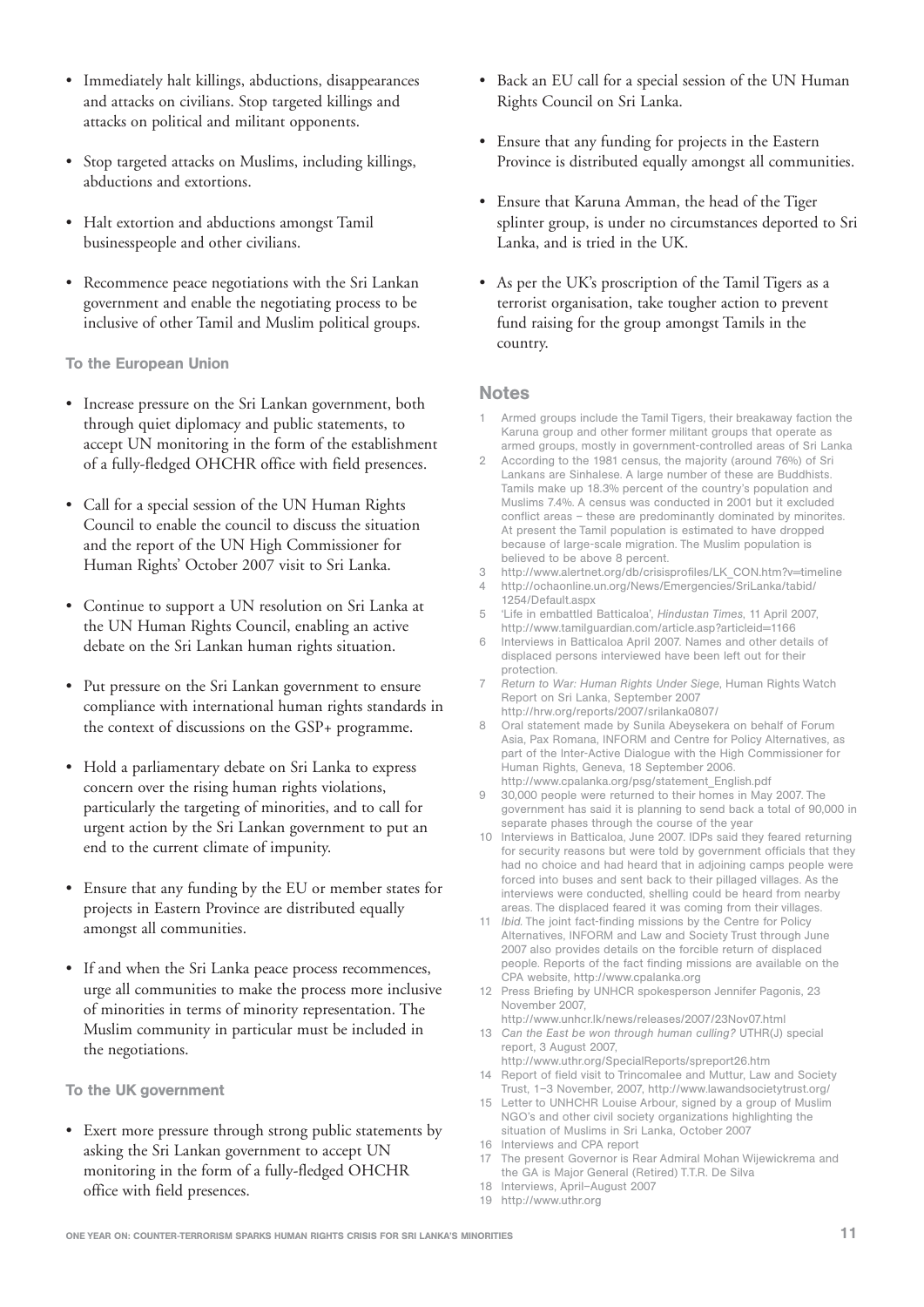- 20 'Situation of civilian population in Jaffna continues to deteriorate', National Peace Council, September 2007
- 21 UNHCR spokesperson Jennifer Pagonis, 23 November 2007 http://www.unhcr.lk/news/releases/2007/23Nov07.html
- 22 International Committee of the Red Cross, Sri Lanka Bulletin No 17/07, http://www.alertnet.org/thenews/fromthefield/220224/ 273956aca29d8802c47cf3bb203139d5.htm
- 23 Centre for Policy Alternatives, November 2007 http://www.cpalanka.org/research\_papers/MANNAR\_FIELD\_ MISSION\_November\_2007.pdf
- 24 *Ibid.*
- 25 *Sri Lanka's human rights crisis*, International Crisis Group (ICG) 14 June 2007 http://www.crisisgroup.org/home/index.cfm?id=4896
- 26 'Emergency Regulations in Sri Lanka should not violate international human rights norms', Forum Asia, 14 December 2006, http://www.forum-asia.org/index2.php?option=com\_content& do\_pdf=1&id=745
- 27 'Sri Lanka accused of ethnic cleansing of Tamils', *Guardian*, June 7 2002, http://www.guardian.co.uk/international/story/ 0,,2097794,00.html?gusrc=rss&feed=networkfront
- 28 'Sri Lanka Supreme Court stop eviction of Tamils from capital', IRIN (OCHA newswire), 8 June 2007, http://www.irinnews.org/ Report.aspx?ReportId=72629
- 29 *Ibid.*
- 30 Interviews and research April-August 2007
- 31 'Arrest first and look for the reason next is the motto says Mano Ganesan', Lanka-e-News, 2 December 2007, http://www.lankaenews.com/English/news.php?id=4985
- 32 HRW Sri Lanka report 2007
- 33 *Ibid.*
- 34 Special Committee attempts to release Boosa detainees, The National, 23 September 2007
- 35 'Special rapporteur on torture concludes visit to Sri Lanka', UNCHR, 29 October 2007 http://www.unhchr.ch/huricane/huricane.nsf/ view01/F493C88D3AFDCDBEC1257383006CD8BB?opendocument
- 36 UTHR(J) is one of Sri Lanka's oldest human rights groups and the only one that continues to document and report violations from the war torn areas. Their reports are highly regarded as a source of information by many international human rights organizations. In 2007 the founders of the organization won the Martin Ennals award for Human Rights Defenders.
- 37 *Can the East be won through human culling?* UTHR(J) Special Report No. 26, August 2007
- Letter to UNHCHR Louise Arbour signed by a group of Muslim NGO's and other civil society organizations, highlighting the situation of Muslims in Sri Lanka.
- 39 *Remembering Mutur, 2006: The continuing saga of War and Peace in the East*, Coalition of Muslims and Tamils for Peace and Coexistence (CMTPC), August 2007
- 40 *Can the East be won through human culling?* UTHR(J) Special Report No. 26, August 2007
- 41 'Missing top Sri Lankan academic may be dead, says family', Indo Asian News Service (IANS), 4 June 2007, http://in.news.yahoo.com/070604/43/6gmob.html
- 42 '43 aid workers killed in Sri Lanka: rights group', Agence France Presse (AFP), 6 September 2007, http://afp.google.com/article/ ALeqM5ikCRUZEn45c0CRCLFNavkama-w3g
- 43 'Sri Lanka Red Cross staff killed', BBC, 3 June 2007, http://news.bbc.co.uk/1/hi/world/south\_asia/6716557.stm
- 44 'SRI LANKA: "Deadly" Climate for Reporters and Aid Workers', IPS, 28 August 2007 http://www.ipsnews.net/news.asp?idnews=39053
- 45 *Ibid.*
- 46 'Top Sri Lanka official calls UN aid chief "terrorist"', Reuters, 15 August 2007, http://www.reuters.com/article/featuredCrisis/ idUSCOL30122
- 47 For details of this and other issues on media freedom in Sri Lanka, see Reporters Without Borders website
- http://www.rsf.org/article.php3?id\_article=21122 48 Free Media Movement, http://www.freemediasrilanka.org/
- index.php?action=con\_all\_full&id=52&section=news\_press
- 49 http://www.freemediasrilanka.org/index.php? action=con\_news\_full&id=501&section=news
- 50 Reporters Without Borders,
- http://www.rsf.org/article.php3?id\_article=23466
- 51 'Sri Lanka imposes censorship on war reporting', Reuters, 31 October 2007, http://uk.reuters.com/article/latestCrisis/ idUKCOL13988220071031
- 52 'Sri Lanka drops war censorship', BBC, 31 October 2007, http://news.bbc.co.uk/1/hi/world/south\_asia/7071099.stm
- 53 UTHR(J) and CTMPC websites, http://www.uthr.org / http://www.ctmpc.blogspot.org
- 54 Muslim NGO letter to Louise Arbour
- 55 'Human shields in the battle of Sri Lanka', Groundviews (citizen journalism initiative), 17 December 2006 http://www.groundviews.org/2006/12/17/human-shields-in-thebattle-of-sri-lanka/
- 56 'SRI LANKA: Children still forced to fight for Tamil Tigers', IRIN, 19 July 2007 http://www.irinnews.org/Report.aspx?ReportId=73308
- 57 'Senior Tamil Tiger leader killed,' BBC, 2 November 2007, http://news.bbc.co.uk/1/hi/world/south\_asia/7074450.stm
- 58 'Civil society statement condemning all violence against civilians', 3 December 2007, http://www.cpalanka.org/Statements/ civil\_society\_statement\_on\_civilian\_attacks.pdf
- 59 Eelam Peoples Democratic Party (EPDP), Eelam Peoples Revolutionary Liberation Front (EPRLF) and Eelam Revolutionary Organisation of Students (EROS). All were active Tamil militant groups in the 80s.
- 60 See UTHR(J) reports, HRW Sri Lanka report 2007 and Sri Lanka's Human Rights Crisis, Asia Report N°135, International Crisis Group 14 June 2007
- 61 'Diplomatic scandal over Karuna: ties with Britain dip', *Sunday Times*, 11 November 2007, http://www.sundaytimes.lk/071111/ News/news0002.html
- 62 See UTHR(J) website
- 63 Field interviews
- 64 'Britain's Dilemma', Guardian online, 9 November 2007, http://commentisfree.guardian.co.uk/farah\_mihlar/2007/11/britains\_ dilemma.html
- 65 Statement from the Special Advisor on Children and Armed Conflict, 13 November 2006, http://www.un.org/children/conflict/ pr/2006-11-13127.html
- 66 Karuna faction "not serious" about child releases, UNICEF, April 2007, http://www.unicef.org/media/media\_39477.html
- 67 Interviews, see also: Islamic fundamentalism grips Sri Lankan town, Hindustan Times, 27 April 2007, http://www.hindustantimes.com/ StoryPage/StoryPage.aspx?id=c6620430-0b33-4477-9dffc590c49a5c1c&MatchID1=4603&TeamID1=6&TeamID2=7&MatchT ype1=1&SeriesID1=1157&MatchID2=4574&TeamID3=8&TeamID4=2 &MatchType2=1&SeriesID2=1147&PrimaryID=4603&Headline=Isla mic+fundamentalism+grips+Sri+Lankan+town
- 68 Interviews, June 2007

- 70 *Ibid.*
- 71 *Can the East be won through human culling?* UTHR(J) special report, 3 August 2007,
	- http://www.uthr.org/SpecialReports/spreport26.htm
- 72 Law and Society Trust, http://www.lawandsocietytrust.org/ PDF/Public%20report%20on%20Killings%20and%20Disappearance s%20from%20-%20Jan%20-%20Aug%202007%20.pdf
- 73 Sri Lanka ICRC Bulletin No. 16/2007, http://www.icrc.org/web/ eng/siteeng0.nsf/html/sri-lanka-news-30907
- 74 'Relatives of Sri Lanka "disappeared" demand answers', Reuters, 1 August 2007, http://uk.reuters.com/article/homepageCrisis/ idUKCOL43633.\_CH\_.242020070801
- 75 Law and Society Trust, November 2007
- 76 'Sri Lanka upholds value of human life', Official Government News Portal of Sri Lanka, 9 October 2007, http://www.news.lk/index.php? option=com\_content&task=view&id=3658&Itemid=44
- Joint statement made by International and local NGOs to UN Human Rights Council, September 2007, http://www.lawandsocietytrust.org/PDF/PR-ALRC-FA- %20IMADR%20Statement%20to%20the%206th%20UNHR%20Coun cil.pdf
- 78 *Ibid.*
- 79 'Abduction of Muslim traders on rise in Sri Lanka', *Dawn*, 17 June 2007 http://www.dawn.com/2007/06/17/int7.htm
- 80 Interview
- 81 http://www.lankanewspapers.com/news/2007/6/15692\_space.html – for critical analysis on the issue see It is urgent to get to the bottom of abductions, *Sri Lanka Daily Mirror*, 26 June 2007, http://www.dailymirror.lk/2007/06/26/opinion/03.asp
- 82 Lanka abuse probe set to fail, BBC, 17 September 2007, http://news.bbc.co.uk/1/hi/world/south\_asia/7002725.stm
- 83 'UN sees little progress in govt. HR probe', South Asian Media Net, 16 November 2007, http://www.southasianmedia.net/ index\_story.cfm?id=443323&category=Frontend&Country=SRI%20 LANKA
- 84 'Terms of Commission to probe serious human rights violations extended', Sri Lanka government statement, 19 November 2007, http://www.priu.gov.lk/news\_update/Current\_Affairs/ca200711/2007 1119term\_of\_commission\_probe\_hr\_violations.htm
- 85 See HRW Sri Lanka country report 2007, http://www.hrw.org
- 86 'Seneviratne's multi-barrelled fusillade', *The Nation*, 10 June 2007, http://www.nation.lk/2007/06/10/politics2.htm

<sup>69</sup> *Ibid.*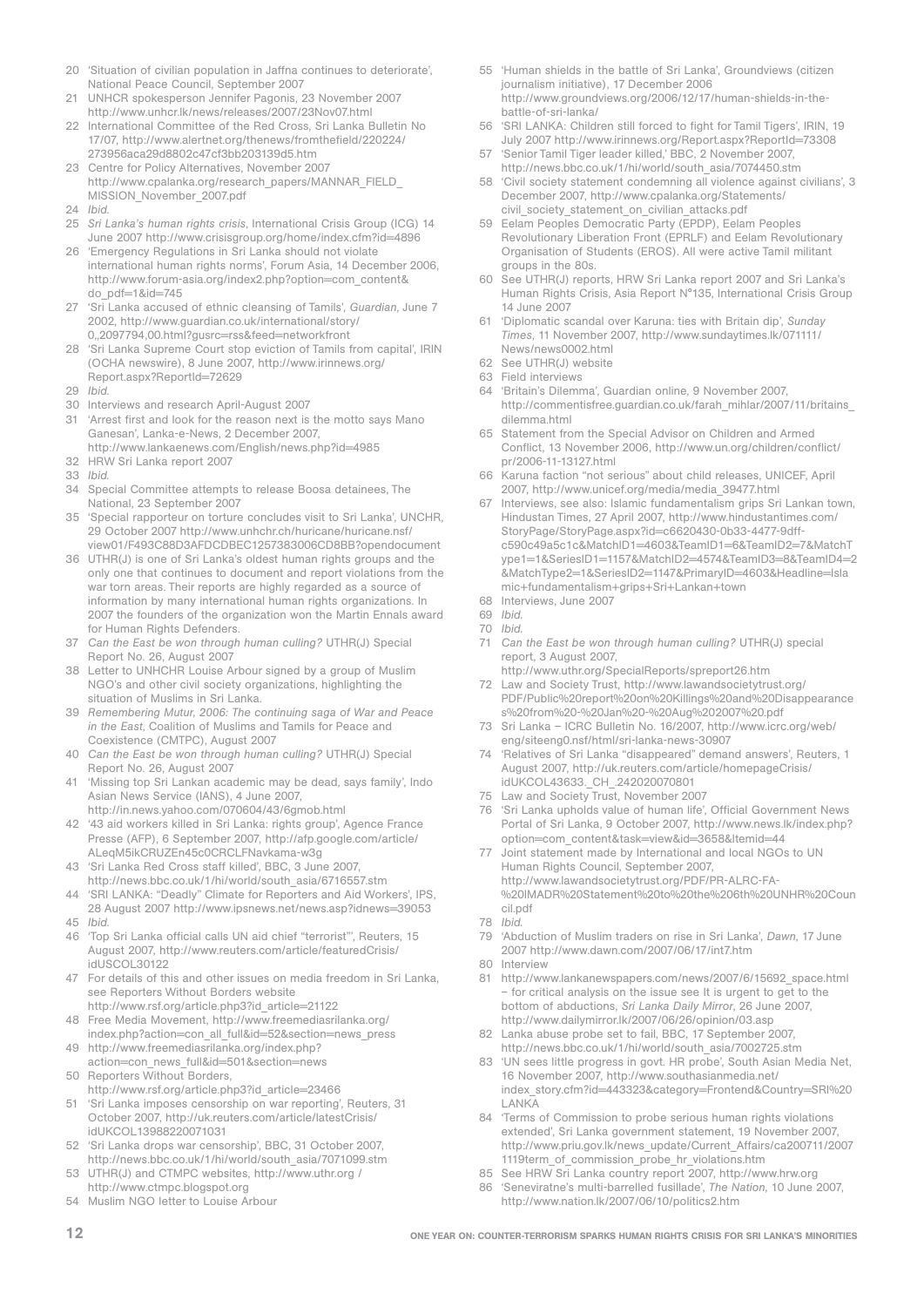- 87 Press statement by High Commissioner for Human Rights on conclusion of her visit to Sri Lanka, 13 October 2007, http://www.ohchr.org/english/press/newsFrameset-2.htm
- 88 'Sri Lanka: Sri Lanka rejects U.N. rights monitoring mission', Reuters, 14 October 2007, http://www.sibernews.com/news/srilanka/-200710149903/
- 89 Sri Lanka Democracy Forum statements, http://www.lankademocracy.org/documents.html#07sep8
- 90 'The United States condemns forced removal of Tamils', US government statement, 8 June 2007, http://colombo.usembassy.gov/pr-08june2007.html
- 91 'Tamils Rehabilitation Organization (TRO) designated under Executive Order 13224', US government statement, 15 November 2007, http://colombo.usembassy.gov/pr-15nov07.html
- 92 'Britain blocks £1.5m aid to Sri Lanka over human rights abuses',

Times Online 4 May 2007, http://www.timesonline.co.uk/tol/news/ world/asia/article1744361.ece

- 93 British Minister's statement to parliament on Sri Lanka, http://www.britishhighcommission.gov.uk/servlet/Front?pagename= OpenMarket/Xcelerate/ShowPage&c=Page&cid=1026318566273& a=KArticle&aid=1193599795583
- 94 'EU Defers decision against Lanka', *Sri Lanka Daily Mirror*, 26 September 2007, http://www.dailymirror.lk/2007/09/26/front/01.asp
- 95 The pro-Tiger website Tamileelamnews lists some recent events in the UK and in EU states – http://www.tamileelamnews.com/news/ publish/tns\_9018.shtml. The UK included the Tigers in a list of banned terrorist organizations in 2001: BBC report, http://news.bbc.co.uk/1/hi/uk\_politics/ 1194949.stm; The EU banned the Tigers in 2006: see BBC report, http://news.bbc.co.uk/1/hi/world/south\_asia/5028384.stm